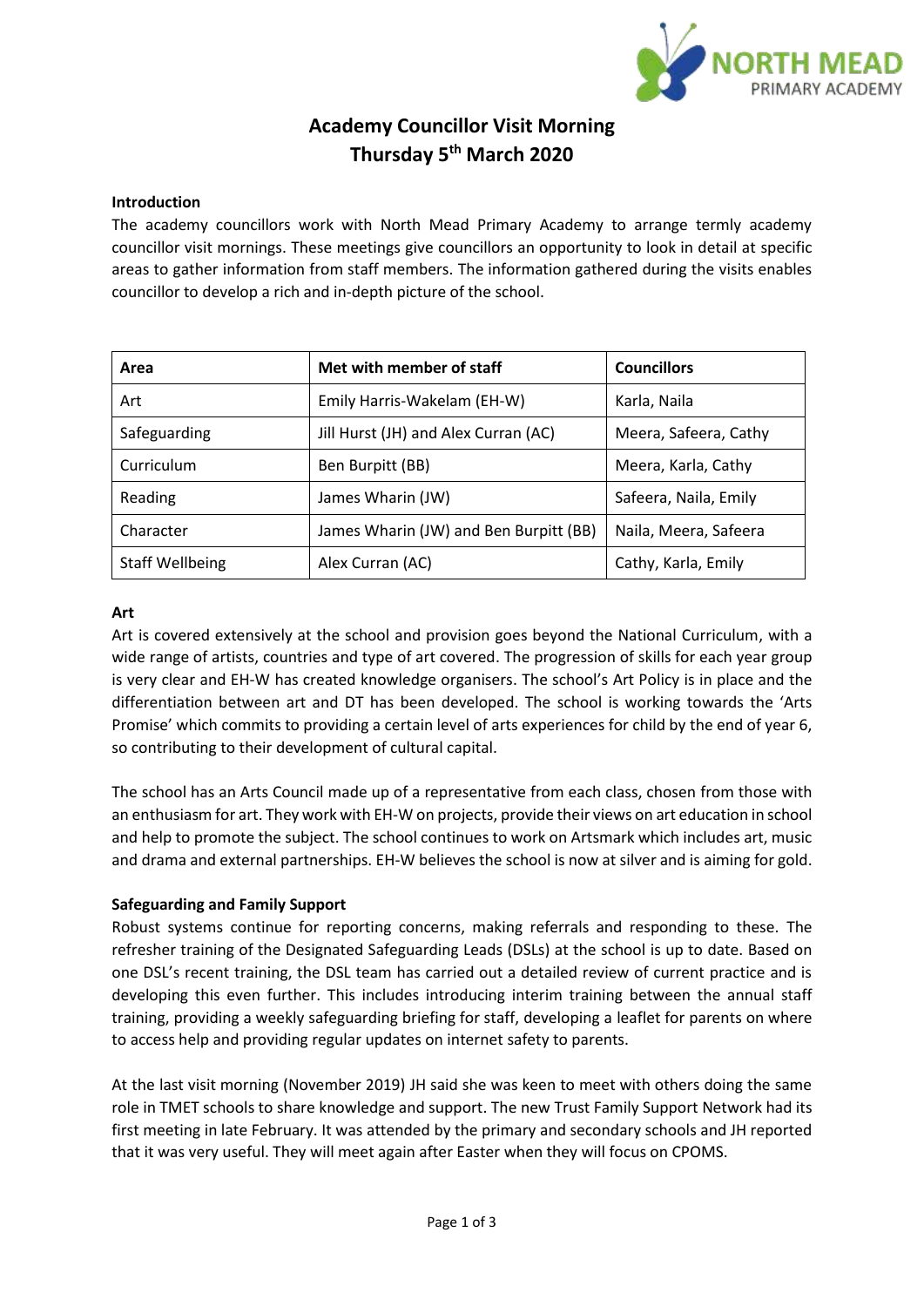Recent and expected checks on safeguarding processes include:

- $\bullet$  16<sup>th</sup> January 2020 an internal spot check of Single Central Record
- 24th January 2020 case review on by Sarah Ridley (TMET Director of Primary Education) and Gemma Bhagalia (TMET Safeguarding Trustee)
- 30<sup>th</sup> April 2020 TMET Safeguarding Audit by Mark Oldman (TMET Director of Inclusion and SEND)

# **Curriculum**

The relevant priority on the School Improvement Plan is:

*A6 – We aim to complete our curriculum intent and implement and evaluate our new curriculum, enabling children to develop knowledge and skills progressively over time.*

The school's curriculum was redesigned for this year and is now more knowledge based and immersive, recognising the need to develop cultural capital in our children. The inspiration for each topic is provided by a book and there are lots of hands on activities in each topic to give the children experiences. Each child has six free trips/visits per year and these are linked to the topics. There is now an emphasis on the children knowing fewer things but in more depth and on planning progression through the year groups in each subject. The children are excited about the new curriculum.

Each topic includes a range of subjects but maths and science are taught asseparate, discrete subjects. Music, PE, French and computing are taught by specialists. The school is now engaging with an online platform Votes for Schools which provides a weekly question for the children to discuss and to vote on. This is helping to develop their oracy and confidence.

The school is developing the relationships and sex education curriculum for the next academic year, working with the other Trust primary schools and based on the No Outsiders programme. There will be lots of communication with parents about this.

## **Reading**

The relevant priorities on the School Improvement Plan are: *A1 - We aim to maintain reading attainment and progress at KS1 and KS2 in line with national benchmarks for all learners and disadvantaged learners A2 - We aim for all pupils to read widely and often*

For years 3 to 6 the school is moving from Reading Pro to Accelerated Reader which enables staff to motivate, monitor and manage pupils' independent reading practice. The analysis of the 2019 SATs results shows that comprehension must be a priority for this year. There are now more reading comprehension lessons and key vocabulary is in the knowledge organisers and on the class walls. Parents are being encouraged to discuss books with their children at home to aid comprehension. The new Reading Policy is based on research and reading for pleasure is key. The headteacher of a Leicester primary school has carried out a review of reading at the school.

## **Character**

The relevant priority on the School Improvement Plan is: *F1 - To ensure that children continue to exercise their character muscles, leading to the continued development of the 6Rs.*